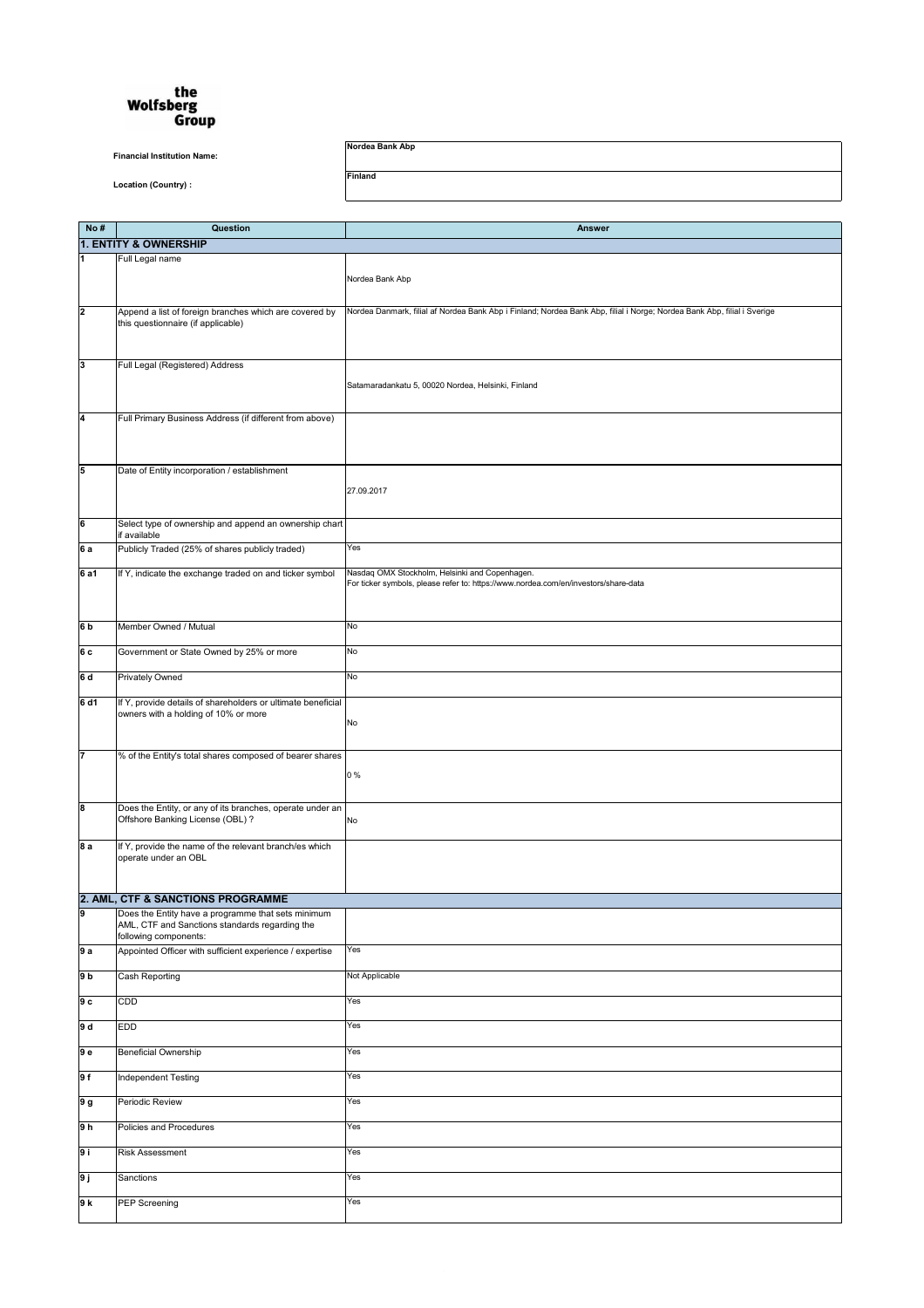| 9               | <b>Adverse Information Screening</b>                                                                                                                                                  | Yes                                                                                                                                                                                                                                                         |
|-----------------|---------------------------------------------------------------------------------------------------------------------------------------------------------------------------------------|-------------------------------------------------------------------------------------------------------------------------------------------------------------------------------------------------------------------------------------------------------------|
| 9 m             | Suspicious Activity Reporting                                                                                                                                                         | Yes                                                                                                                                                                                                                                                         |
| 9n              | <b>Training and Education</b>                                                                                                                                                         | Yes                                                                                                                                                                                                                                                         |
| $ 9 \circ$      | <b>Transaction Monitoring</b>                                                                                                                                                         |                                                                                                                                                                                                                                                             |
| 10              | Is the Entity's AML, CTF & Sanctions policy approved at<br>least annually by the Board or equivalent Senior<br>Management Committee?                                                  | Yes                                                                                                                                                                                                                                                         |
| 11              | Does the Entity use third parties to carry out any<br>components of its AML, CTF & Sanctions programme?                                                                               | Yes                                                                                                                                                                                                                                                         |
| 11a             | If Y, provide further details                                                                                                                                                         | Nordea Finance Companies (being part of Nordea Group) perform initial KYC in certain cases. Nordea Life and Pension in Norway<br>utilises predefined external distributor to sell low risk products where the SDD is conducted by the external distributor. |
|                 |                                                                                                                                                                                       |                                                                                                                                                                                                                                                             |
| 12              | 3. ANTI BRIBERY & CORRUPTION<br>Has the Entity documented policies and procedures                                                                                                     |                                                                                                                                                                                                                                                             |
|                 | consistent with applicable ABC regulations and<br>requirements to [reasonably] prevent, detect and report<br>bribery and corruption?                                                  | Yes                                                                                                                                                                                                                                                         |
| 13              | Does the Entity's internal audit function or other<br>independent third party cover ABC Policies and<br>Procedures?                                                                   | Yes                                                                                                                                                                                                                                                         |
| 14              | Does the Entity provide mandatory ABC training to:                                                                                                                                    |                                                                                                                                                                                                                                                             |
| 14 a            | Board and Senior Committee Management                                                                                                                                                 | Yes                                                                                                                                                                                                                                                         |
| 14 <sub>b</sub> | 1st Line of Defence                                                                                                                                                                   | Yes                                                                                                                                                                                                                                                         |
| 14 c            | 2nd Line of Defence                                                                                                                                                                   | Yes                                                                                                                                                                                                                                                         |
| 14 d            | 3rd Line of Defence                                                                                                                                                                   | Yes                                                                                                                                                                                                                                                         |
| 14 e            | 3rd parties to which specific compliance activities subject<br>to ABC risk have been outsourced                                                                                       | Not Applicable                                                                                                                                                                                                                                              |
| 14f             | Non-employed workers as appropriate (contractors /<br>consultants)                                                                                                                    | Yes                                                                                                                                                                                                                                                         |
| 15              | 4. AML, CTF & SANCTIONS POLICIES & PROCEDURES<br>Has the Entity documented policies and procedures                                                                                    |                                                                                                                                                                                                                                                             |
|                 | consistent with applicable AML, CTF & Sanctions<br>regulations and requirements to reasonably prevent,<br>detect and report:                                                          |                                                                                                                                                                                                                                                             |
| 15 a            | Money laundering                                                                                                                                                                      | Yes                                                                                                                                                                                                                                                         |
| 15 <sub>b</sub> | <b>Terrorist financing</b>                                                                                                                                                            | Yes                                                                                                                                                                                                                                                         |
| 15 с            | Sanctions violations                                                                                                                                                                  | Yes                                                                                                                                                                                                                                                         |
| 16              | Does the Entity have policies and procedures that:                                                                                                                                    |                                                                                                                                                                                                                                                             |
| 16 a            | Prohibit the opening and keeping of anonymous and<br>Ifictitious named accounts                                                                                                       | Yes                                                                                                                                                                                                                                                         |
| 16 b            | Prohibit the opening and keeping of accounts for<br>unlicensed banks and / or NBFIs                                                                                                   | Yes                                                                                                                                                                                                                                                         |
| 16 с            | Prohibit dealing with other entities that provide banking<br>services to unlicensed banks                                                                                             | No                                                                                                                                                                                                                                                          |
| 16 d            | Prohibit accounts / relationships with shell banks                                                                                                                                    | Yes                                                                                                                                                                                                                                                         |
| 16 e            | Prohibit dealing with another Entity that provides services Yes<br>to shell banks                                                                                                     |                                                                                                                                                                                                                                                             |
| 16 f            | Prohibit opening and keeping of accounts for Section<br>311 designated entities                                                                                                       | Yes                                                                                                                                                                                                                                                         |
| 16 g            | Prohibit opening and keeping of accounts for any of<br>unlicensed / unregulated remittance agents, exchanges<br>houses, casa de cambio, bureaux de change or money<br>transfer agents | Yes                                                                                                                                                                                                                                                         |
| 16 h            | Assess the risks of relationships with domestic and<br>foreign PEPs, including their family and close associates  Yes                                                                 |                                                                                                                                                                                                                                                             |
| 16 i            | Define escalation processes for financial crime risk<br><b>issues</b>                                                                                                                 | Yes                                                                                                                                                                                                                                                         |
| 16j             | Specify how potentially suspicious activity identified by<br>employees is to be escalated and investigated                                                                            | Yes                                                                                                                                                                                                                                                         |
| <b>16 k</b>     | Outline the processes regarding screening for sanctions,<br>PEPs and negative media                                                                                                   |                                                                                                                                                                                                                                                             |
| 17              | Has the Entity defined a risk tolerance statement or<br>similar document which defines a risk boundary around<br>their business?                                                      | Yes                                                                                                                                                                                                                                                         |
| 18              | Does the Entity have a record retention procedures that                                                                                                                               | Yes                                                                                                                                                                                                                                                         |
| 18 a            | comply with applicable laws?<br>If Y, what is the retention period?                                                                                                                   | 5 years or more                                                                                                                                                                                                                                             |
|                 | 5. KYC, CDD and EDD                                                                                                                                                                   |                                                                                                                                                                                                                                                             |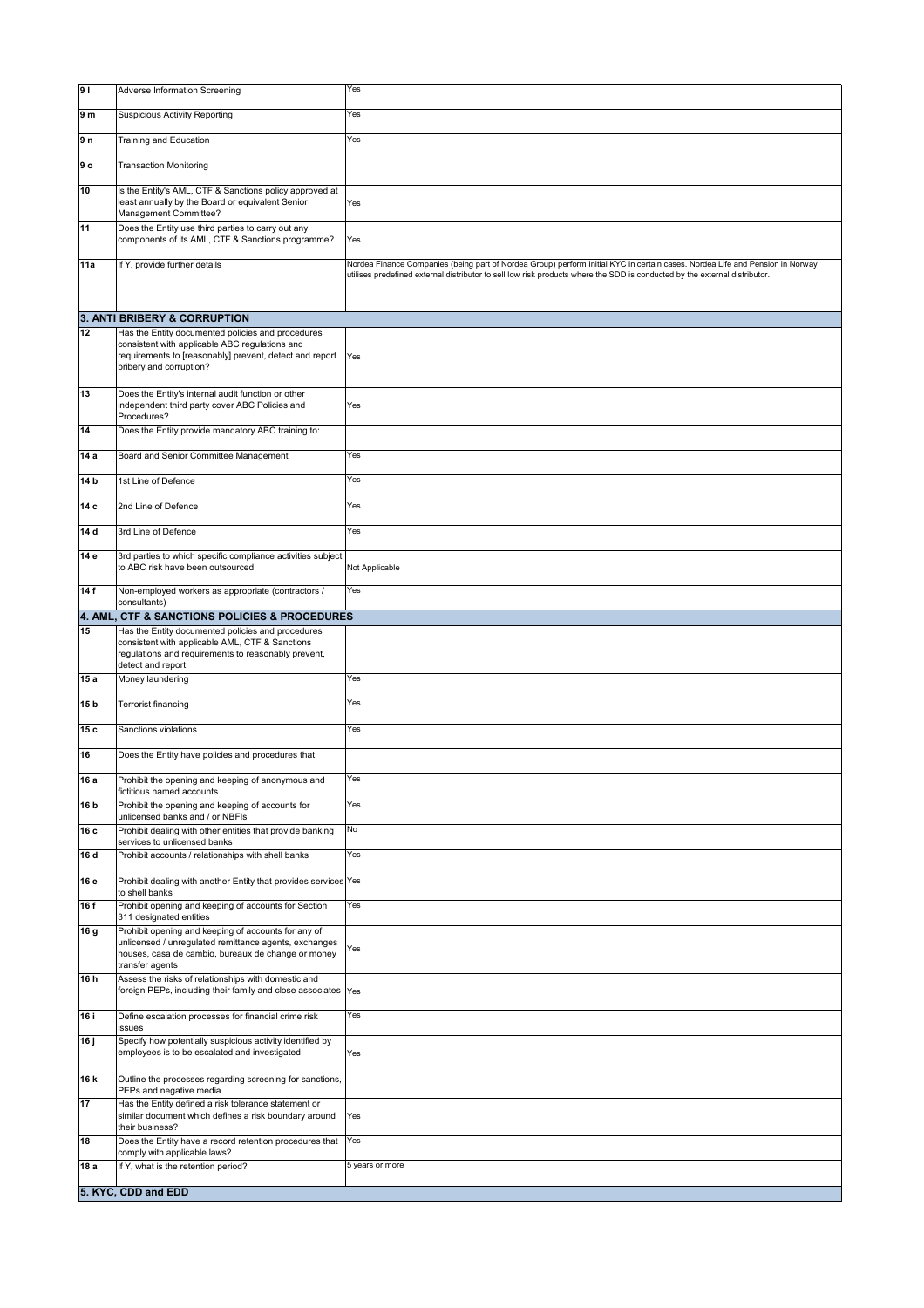| 19              | Does the Entity verify the identity of the customer?                                                                                                                                                                | Yes                                                         |
|-----------------|---------------------------------------------------------------------------------------------------------------------------------------------------------------------------------------------------------------------|-------------------------------------------------------------|
| 20              | Do the Entity's policies and procedures set out when<br>CDD must be completed, e.g. at the time of onboarding<br>or within 30 days                                                                                  | Yes                                                         |
| 21              | Which of the following does the Entity gather and retain<br>when conducting CDD? Select all that apply:                                                                                                             |                                                             |
| 21a             | Ownership structure                                                                                                                                                                                                 | Yes                                                         |
| 21 <sub>b</sub> | Customer identification                                                                                                                                                                                             | Yes                                                         |
| 21c             | Expected activity                                                                                                                                                                                                   | Yes                                                         |
| 21 d            | Nature of business / employment                                                                                                                                                                                     | Yes                                                         |
| 21e             | <b>Product usage</b>                                                                                                                                                                                                | Yes                                                         |
| 21f             | Purpose and nature of relationship                                                                                                                                                                                  | Yes                                                         |
| 21 g            | Source of funds                                                                                                                                                                                                     | Yes                                                         |
| 21h             | Source of wealth                                                                                                                                                                                                    | Yes                                                         |
| 22              | Are each of the following identified:                                                                                                                                                                               |                                                             |
| 22 a            | Ultimate beneficial ownership                                                                                                                                                                                       | Yes                                                         |
| 22 a1           | Are ultimate beneficial owners verified?                                                                                                                                                                            | Yes                                                         |
| 22 b            | Authorised signatories (where applicable)                                                                                                                                                                           | Yes                                                         |
| 22c             | Key controllers                                                                                                                                                                                                     | Yes                                                         |
| 22 d            | Other relevant parties                                                                                                                                                                                              | Other relevant Associated Parties on a risk sensitive basis |
| 23              | Does the due diligence process result in customers<br>receiving a risk classification?                                                                                                                              | Yes                                                         |
| 24              | Does the Entity have a risk based approach to screening Yes<br>customers and connected parties to determine whether<br>they are PEPs, or controlled by PEPs?                                                        |                                                             |
| 25              | Does the Entity have policies, procedures and processes<br>to review and escalate potential matches from screening<br>customers and connected parties to determine whether<br>they are PEPs, or controlled by PEPs? | Yes                                                         |
| 26              | Does the Entity have a process to review and update<br>customer information based on:                                                                                                                               |                                                             |
| 26a             | <b>KYC</b> renewal                                                                                                                                                                                                  | Yes                                                         |
| 26 <sub>b</sub> | Trigger event                                                                                                                                                                                                       | Yes                                                         |
| 27              | From the list below, which categories of customers or<br>industries are subject to EDD and / or are restricted, or<br>prohibited by the Entity's FCC programme?                                                     |                                                             |
| 27 a            | Non-account customers                                                                                                                                                                                               | <b>EDD</b> on a risk based approach                         |
| 27 <sub>b</sub> | Non-resident customers                                                                                                                                                                                              | EDD on a risk based approach                                |
| 27c             | <b>Shell banks</b>                                                                                                                                                                                                  | Prohibited                                                  |
| 27d             | <b>MVTS/ MSB customers</b>                                                                                                                                                                                          | EDD & restricted on a risk based approach                   |
| 27e             | <b>PEPs</b>                                                                                                                                                                                                         | EDD on a risk based approach                                |
| 27f             | <b>PEP Related</b>                                                                                                                                                                                                  | EDD on a risk based approach                                |
| 27 g            | <b>PEP Close Associate</b>                                                                                                                                                                                          | <b>EDD</b> on a risk based approach                         |
| 27h             | Correspondent Banks                                                                                                                                                                                                 | EDD & restricted on a risk based approach                   |
| 27 h1           | If EDD or EDD & restricted, does the EDD assessment<br>contain the elements as set out in the Wolfsberg<br>Correspondent Banking Principles 2014?                                                                   | Yes                                                         |
| 27 i            | Arms, defense, military                                                                                                                                                                                             | EDD & restricted on a risk based approach                   |
| 27j             | Atomic power                                                                                                                                                                                                        | EDD & restricted on a risk based approach                   |
| 27k             | <b>Extractive industries</b>                                                                                                                                                                                        | EDD & restricted on a risk based approach                   |
| 271             | Precious metals and stones                                                                                                                                                                                          | EDD on a risk based approach                                |
| 27 m            | Unregulated charities                                                                                                                                                                                               | EDD on a risk based approach                                |
| 27 <sub>n</sub> | Regulated charities                                                                                                                                                                                                 | EDD on a risk based approach                                |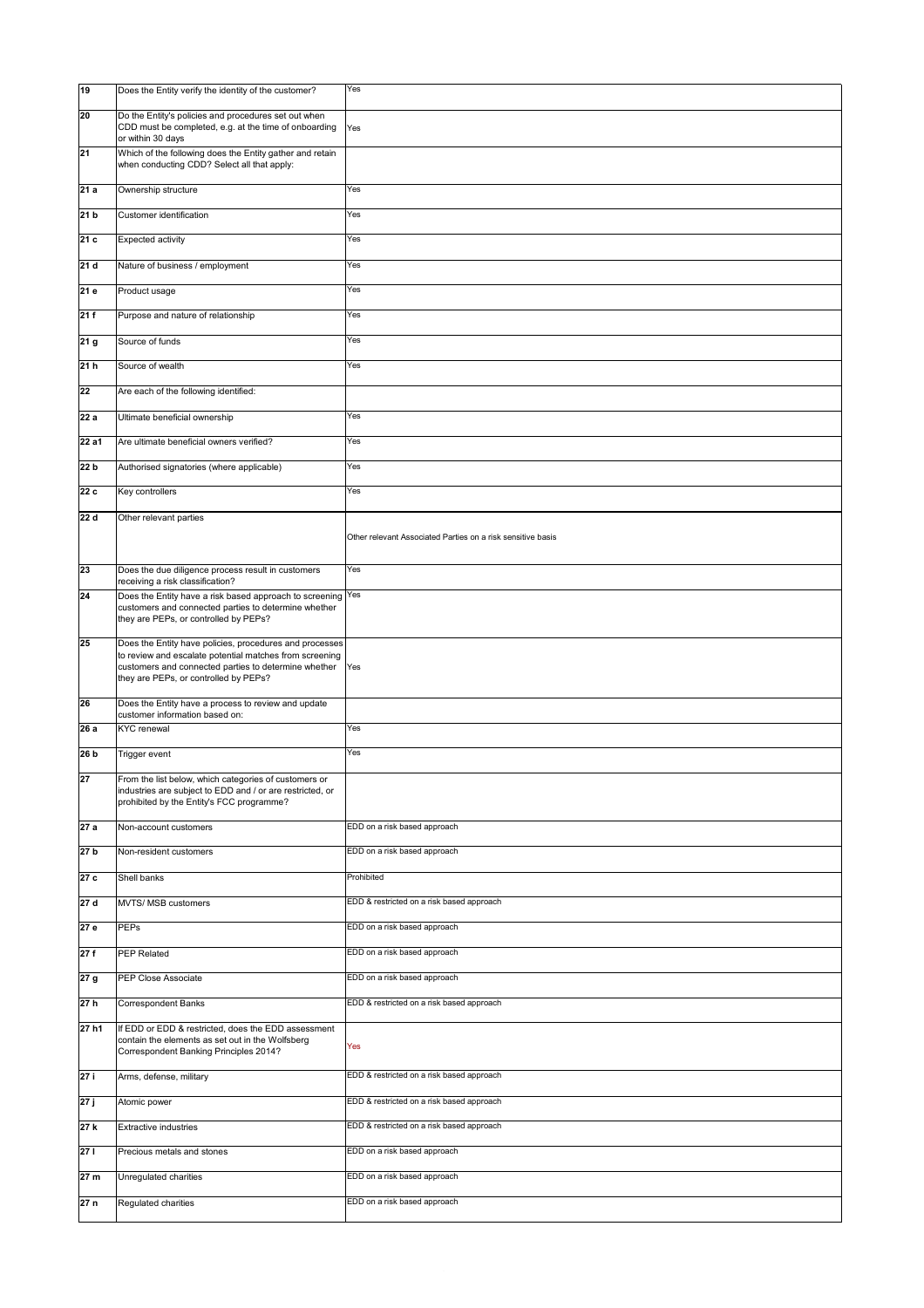| 27 <sub>o</sub> | Red light business / Adult entertainment                                                                                                                            | EDD on a risk based approach                                                                                                                                                                        |
|-----------------|---------------------------------------------------------------------------------------------------------------------------------------------------------------------|-----------------------------------------------------------------------------------------------------------------------------------------------------------------------------------------------------|
| 27 p            | Non-Government Organisations                                                                                                                                        | EDD on a risk based approach                                                                                                                                                                        |
| 27 q            | <b>Virtual currencies</b>                                                                                                                                           | EDD on a risk based approach                                                                                                                                                                        |
| 27 r            | Marijuana                                                                                                                                                           | EDD & restricted on a risk based approach                                                                                                                                                           |
| 27 <sub>s</sub> | Embassies / Consulates                                                                                                                                              | EDD on a risk based approach                                                                                                                                                                        |
| 27t             | Gambling                                                                                                                                                            | EDD & restricted on a risk based approach                                                                                                                                                           |
| 27 u            | <b>Payment Service Provider</b>                                                                                                                                     | EDD on a risk based approach                                                                                                                                                                        |
| 27 <sub>v</sub> | Other (specify)                                                                                                                                                     | Prohibited are also:<br>Customers that are legal entities and that have bearer shares within their ownership structure, and where such customer are not subject<br>to acceptable controls.          |
| 28              | If restricted, provide details of the restriction                                                                                                                   | There are internal policies restricting customers groups under 27 d,h,i, j,k,t,u.<br>It should also be noted that customers producing marijuana legally for medical productions are not prohibited. |
|                 | <b>6. MONITORING &amp; REPORTING</b>                                                                                                                                |                                                                                                                                                                                                     |
| 29              | Does the Entity have risk based policies, procedures and<br>monitoring processes for the identification and reporting<br>of suspicious activity?                    | Yes                                                                                                                                                                                                 |
| 30              | What is the method used by the Entity to monitor<br>transactions for suspicious activities?                                                                         | Combination of automated and manual                                                                                                                                                                 |
| 31              | Does the Entity have regulatory requirements to report<br>suspicious transactions?                                                                                  | Yes                                                                                                                                                                                                 |
| 31a             | If Y, does the Entity have policies, procedures and<br>processes to comply with suspicious transactions<br>reporting requirements?                                  | Yes                                                                                                                                                                                                 |
| 32              | Does the Entity have policies, procedures and processes Yes<br>to review and escalate matters arising from the<br>monitoring of customer transactions and activity? |                                                                                                                                                                                                     |
|                 | 7. PAYMENT TRANSPARENCY                                                                                                                                             |                                                                                                                                                                                                     |
| 33              | Does the Entity adhere to the Wolfsberg Group Payment   Yes<br><b>Transparency Standards?</b>                                                                       |                                                                                                                                                                                                     |
| 34              | Does the Entity have policies, procedures and processes<br>to [reasonably] comply with and have controls in place to<br>ensure compliance with:                     |                                                                                                                                                                                                     |
| 34a             | <b>FATF Recommendation 16</b>                                                                                                                                       | Yes                                                                                                                                                                                                 |
|                 |                                                                                                                                                                     |                                                                                                                                                                                                     |

| 34 <sub>b</sub> | Local Regulations                                                                                                                                                                                                                                                                                             | Yes                                                                                                                              |
|-----------------|---------------------------------------------------------------------------------------------------------------------------------------------------------------------------------------------------------------------------------------------------------------------------------------------------------------|----------------------------------------------------------------------------------------------------------------------------------|
| 34 b1           | Specify the regulation                                                                                                                                                                                                                                                                                        | EU Regulation 2015/847 and the related EBA Joint Guidelines 22 September 2017                                                    |
| 34 <sub>c</sub> | If N, explain                                                                                                                                                                                                                                                                                                 |                                                                                                                                  |
|                 | <b>8. SANCTIONS</b>                                                                                                                                                                                                                                                                                           |                                                                                                                                  |
| 35              | Does the Entity have policies, procedures or other<br>controls reasonably designed to prohibit and / or detect<br>actions taken to evade applicable sanctions prohibitions,<br>such as stripping, or the resubmission and / or masking,<br>of sanctions relevant information in cross border<br>transactions? | Yes                                                                                                                              |
| 36              | Does the Entity screen its customers, including beneficial<br>ownership information collected by the Entity, during<br>onboarding and regularly thereafter against Sanctions<br>Lists?                                                                                                                        | Yes                                                                                                                              |
| 37              | Select the Sanctions Lists used by the Entity in its<br>sanctions screening processes:                                                                                                                                                                                                                        |                                                                                                                                  |
| 37a             | Consolidated United Nations Security Council Sanctions<br>List (UN)                                                                                                                                                                                                                                           | Used for screening customers and beneficial owners and for filtering transactional data                                          |
| 37 <sub>b</sub> | United States Department of the Treasury's Office of<br>Foreign Assets Control (OFAC)                                                                                                                                                                                                                         | Used for screening customers and beneficial owners and for filtering transactional data                                          |
| 37c             | Office of Financial Sanctions Implementation HMT<br>$ $ (OFSI)                                                                                                                                                                                                                                                | Used for screening customers and beneficial owners and for filtering transactional data                                          |
| 37 <sub>d</sub> | European Union Consolidated List (EU)                                                                                                                                                                                                                                                                         | Used for screening customers and beneficial owners and for filtering transactional data                                          |
| 37 e            | Lists maintained by other G7 member countries                                                                                                                                                                                                                                                                 | Not used                                                                                                                         |
| 37f             | Other (specify)                                                                                                                                                                                                                                                                                               | In addition to Global Regulatory Santions Lists, screening is conducted against Local Regulatory Sanctions Lists when applicable |
| 38              | Does the Entity have a physical presence, e.g.,<br>branches, subsidiaries, or representative offices located<br>in countries / regions against which UN, OFAC, OFSI,<br><b>IEU and G7 member countries have enacted</b><br>comprehensive jurisdiction-based Sanctions?<br>9. TRAINING & EDUCATION             | No                                                                                                                               |